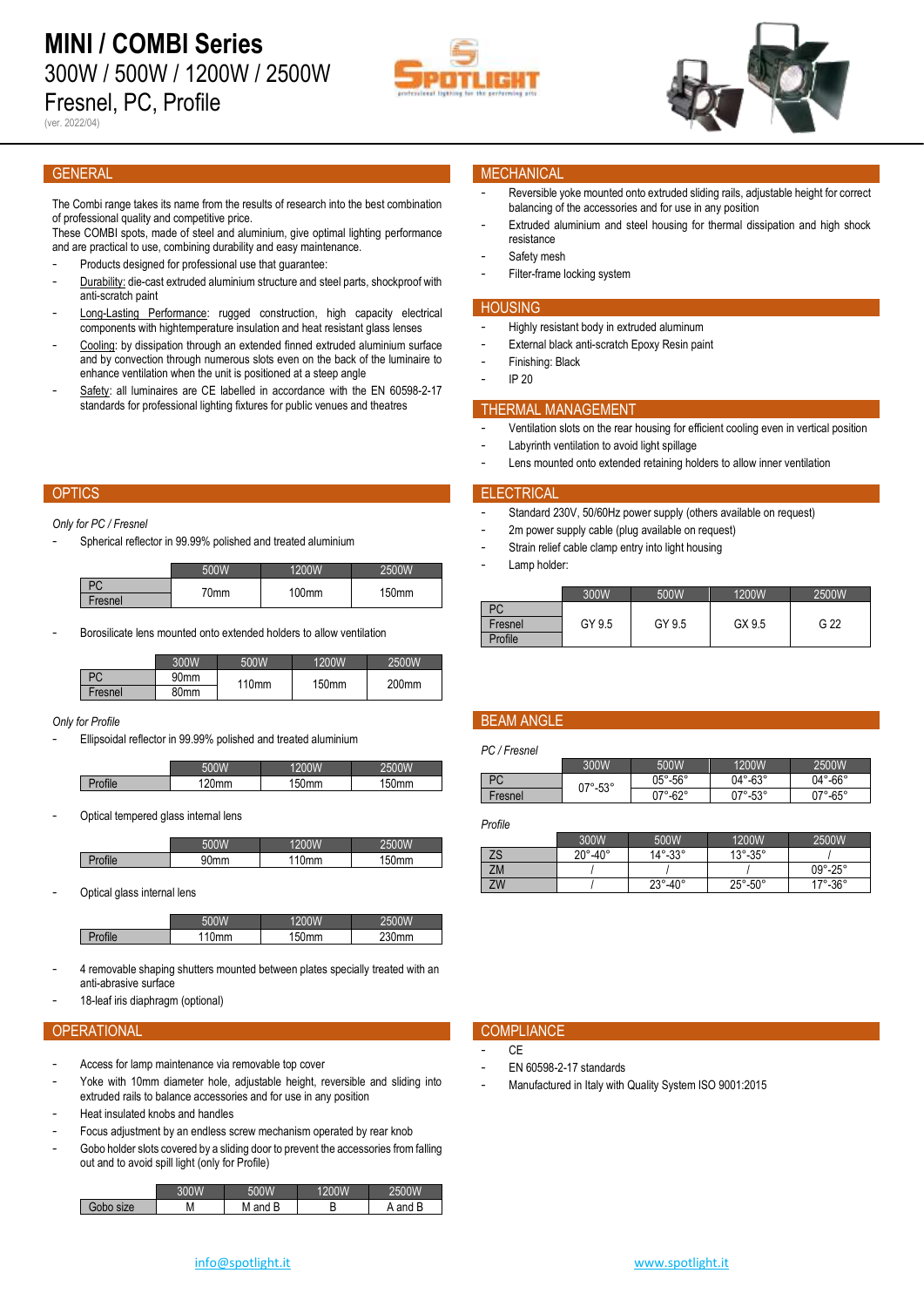# **MINI / COMBI Series**

300W / 500W / 1200W / 2500W

Fresnel, PC, Profile

(ver. 2022/04)

**DIMENSIONS** 







Net weight Kg 3.7 - Gross weight Kg 4.0 - Box volume m' 0.017



Net weight Kg 4.5 - Grms weight Kg 5.7 - Box volume m' 0.038





Net weight Kg 3.0 - Gross weight Kg 3.4 - Box volume m<sup>2</sup> 0.017



Net weight Kg 4.5 - Gross weight Kg 5.5 - Box volume m' 0.034



Net weight Kg R.8 - Grass weight Kg 8.1 - Box volume m' 0.040







Net weight Kg 13.7 - Gross weight Kg 15.7 - Box volume m' 0.086



Net weigh Kg 25.1 - Gross weight Kg 30.4 - Box volume m' 0.230





Net weight Kg 9.1 - Gross weight Kg 10.7 - Box volume m' 0.070



Net weight Kg 10.8 - Grass weight Kg 12.7 - Box volume m' 0.071



Net weigh Kg 31.3 - Gross weight Kg 27.8 - Box volume m' 0.230